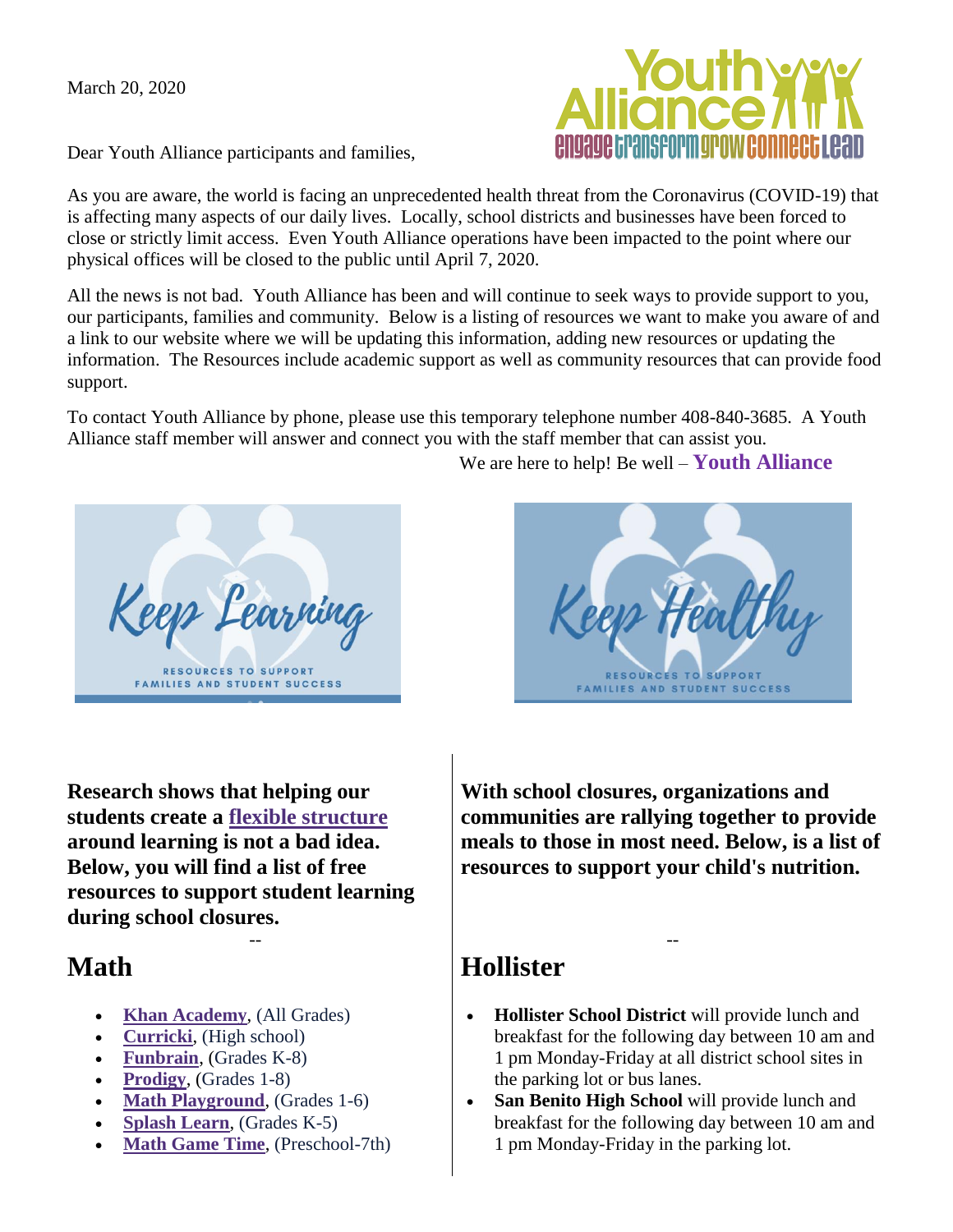# **English**

- **[Book Creator](http://r20.rs6.net/tn.jsp?f=0015nQuEtfKfqjU2PhdwjPoKC6Bi9TvjaeozzT0DHm7S1ZRGK_i2BXqhjZIlUT-OfiqaFx_InzG5r9jhm7IzbuD4_qxbEhZI3Nh0FtQXJTUsHiVj4wIL7MmvJ648BRjwxTQjWJlz5lsu0fPLT1B2cTpdbiKYW_ZdPgi&c=k_X0a_UioDAVOtX8S7gd1cKdDGEcbohNkPN1fOJhZ5Leb-asoWGvGg==&ch=N-6zBXg-VjV26nUZEfLRLIj_MyUfo0kMk1f8OhZtfpniQoNG6zXKcA==)** (Grades 3-12)
- **[Adapted Mind](http://r20.rs6.net/tn.jsp?f=0015nQuEtfKfqjU2PhdwjPoKC6Bi9TvjaeozzT0DHm7S1ZRGK_i2BXqhjZIlUT-OfiqlERM6XVnbe-GkHNdkkcWc3qCnsHT9BIH0EVn3pCgpn2-SLPiEl7Rcn8GUDKsH_o21HE7QZjYLirU3CMSCWGEDVcQ0Bb40u0aXYhjJmQmI_o=&c=k_X0a_UioDAVOtX8S7gd1cKdDGEcbohNkPN1fOJhZ5Leb-asoWGvGg==&ch=N-6zBXg-VjV26nUZEfLRLIj_MyUfo0kMk1f8OhZtfpniQoNG6zXKcA==)** (Grades 1-6)
- **[Classroom Secrets](http://r20.rs6.net/tn.jsp?f=0015nQuEtfKfqjU2PhdwjPoKC6Bi9TvjaeozzT0DHm7S1ZRGK_i2BXqhjZIlUT-OfiqB_DCgOI4zdmSpV0AmOEn5CPdQzdanrcoJM_RfX2ZmADjnJlKUghGJGo1eOgyG80Jw7nYFEqCh_lt2mqX9KBcsfB60eRhikWv&c=k_X0a_UioDAVOtX8S7gd1cKdDGEcbohNkPN1fOJhZ5Leb-asoWGvGg==&ch=N-6zBXg-VjV26nUZEfLRLIj_MyUfo0kMk1f8OhZtfpniQoNG6zXKcA==)** (Grades K-4)
- **[Mrs. S. ELA resources](http://r20.rs6.net/tn.jsp?f=0015nQuEtfKfqjU2PhdwjPoKC6Bi9TvjaeozzT0DHm7S1ZRGK_i2BXqhjZIlUT-OfiqAYMmFDX_b0RkdB1isxONygVNOKCR72Yy_MDnQ1cnYn5bq2Nr4czh0ua33a6Ymjsse0KJOCB5ZA99T7DYtnySTU4M-1Ikh3TijsCotH9NzFUr1XssmHYdVWe82Tl4zIa6c_kviHK1mo0aHZZif8X9q-9EjXkIJvfg&c=k_X0a_UioDAVOtX8S7gd1cKdDGEcbohNkPN1fOJhZ5Leb-asoWGvGg==&ch=N-6zBXg-VjV26nUZEfLRLIj_MyUfo0kMk1f8OhZtfpniQoNG6zXKcA==)** (Grades 9-12)
- **[Perfectly Pre-K Blog](http://r20.rs6.net/tn.jsp?f=0015nQuEtfKfqjU2PhdwjPoKC6Bi9TvjaeozzT0DHm7S1ZRGK_i2BXqhjZIlUT-OfiqQynftroOtXHct5wtnjbSSZ2gZyP5_NM954B8Ll8yAq5dbzBzM2syu5hDRBvNECDZQj6hEC9K_z3_wIfvvrm7HMM8lYoylrSUiYJ7bHfpd9s=&c=k_X0a_UioDAVOtX8S7gd1cKdDGEcbohNkPN1fOJhZ5Leb-asoWGvGg==&ch=N-6zBXg-VjV26nUZEfLRLIj_MyUfo0kMk1f8OhZtfpniQoNG6zXKcA==)** (Preschool)
- **[Storyline Online](http://r20.rs6.net/tn.jsp?f=0015nQuEtfKfqjU2PhdwjPoKC6Bi9TvjaeozzT0DHm7S1ZRGK_i2BXqhjZIlUT-Ofiq6cDyo3QEP39OSs4VVHrZUwItn4-HzG4C-TwtSVJWw-67Sc3DJPNQLOnH2QyGGGvmnT5pEhlOvQoPzhiQYzKm9RjlEfex2eal3yM_6-naXGk=&c=k_X0a_UioDAVOtX8S7gd1cKdDGEcbohNkPN1fOJhZ5Leb-asoWGvGg==&ch=N-6zBXg-VjV26nUZEfLRLIj_MyUfo0kMk1f8OhZtfpniQoNG6zXKcA==)** (Grades K-4)
- **[Get Epic](http://r20.rs6.net/tn.jsp?f=0015nQuEtfKfqjU2PhdwjPoKC6Bi9TvjaeozzT0DHm7S1ZRGK_i2BXqhjZIlUT-Ofiqh-o-KoKdPC0_5FQvIVuFCY13NIt3Xt-KA5MEaly7cQIgUu6r5SOQPs8eU_vufbtdCqL6OIXdqyOaXbVu7cwlvg==&c=k_X0a_UioDAVOtX8S7gd1cKdDGEcbohNkPN1fOJhZ5Leb-asoWGvGg==&ch=N-6zBXg-VjV26nUZEfLRLIj_MyUfo0kMk1f8OhZtfpniQoNG6zXKcA==)** (Ages 0-12)
- **[Flamingo Rampant](http://r20.rs6.net/tn.jsp?f=0015nQuEtfKfqjU2PhdwjPoKC6Bi9TvjaeozzT0DHm7S1ZRGK_i2BXqhjZIlUT-Ofiqdwyc3cQO7lZheKsXj1YVGH96siXY2eaVX8CP3qW7UUsSukn11gRjzfWBoMHcC4Am8m1XMcLfSYh3_PbogzfV3C9-w0rIEXoiNgrUqPzOLiE=&c=k_X0a_UioDAVOtX8S7gd1cKdDGEcbohNkPN1fOJhZ5Leb-asoWGvGg==&ch=N-6zBXg-VjV26nUZEfLRLIj_MyUfo0kMk1f8OhZtfpniQoNG6zXKcA==)** (Ages 0-5)

# **Foreign Languages**

- **[Duolingo](http://r20.rs6.net/tn.jsp?f=0015nQuEtfKfqjU2PhdwjPoKC6Bi9TvjaeozzT0DHm7S1ZRGK_i2BXqhjZIlUT-OfiqFBTJopltir5pmKpGh1AnqYshdzNDKPkra8i5h9ndFPI_wsS9qzds2EGWjwwJdgbeWHuqIltpLQ5qa_DJ85_iKQ==&c=k_X0a_UioDAVOtX8S7gd1cKdDGEcbohNkPN1fOJhZ5Leb-asoWGvGg==&ch=N-6zBXg-VjV26nUZEfLRLIj_MyUfo0kMk1f8OhZtfpniQoNG6zXKcA==)**
- **[Conjuegomos](http://r20.rs6.net/tn.jsp?f=0015nQuEtfKfqjU2PhdwjPoKC6Bi9TvjaeozzT0DHm7S1ZRGK_i2BXqhjZIlUT-OfiqhHClhPJ6CVLfMya6MXzi1ElF9nqRc1N0RkDkPlnE4A-0tgMW66yVZHoP783y2cCwhaZKPYZa91BnDTSAmO6LAwdZhMltGDAawJAqhV1Znv_LAnozkPlUg6iJwVcbeTzJ&c=k_X0a_UioDAVOtX8S7gd1cKdDGEcbohNkPN1fOJhZ5Leb-asoWGvGg==&ch=N-6zBXg-VjV26nUZEfLRLIj_MyUfo0kMk1f8OhZtfpniQoNG6zXKcA==)**

### **Social Studies/History**

- **[PBS Learning Media](http://r20.rs6.net/tn.jsp?f=0015nQuEtfKfqjU2PhdwjPoKC6Bi9TvjaeozzT0DHm7S1ZRGK_i2BXqhjZIlUT-OfiqOHAUiCxoTz6hpaivCzj0AA-q_sr8GeSQ9Q2Z7d6S16YeI-58CHl7AOcf4tS5xfUEeuJLDkBClBwHVbzEuNMlRa1CiWFVtZP_&c=k_X0a_UioDAVOtX8S7gd1cKdDGEcbohNkPN1fOJhZ5Leb-asoWGvGg==&ch=N-6zBXg-VjV26nUZEfLRLIj_MyUfo0kMk1f8OhZtfpniQoNG6zXKcA==)** (All Grades)
- **[Khan Academy](http://r20.rs6.net/tn.jsp?f=0015nQuEtfKfqjU2PhdwjPoKC6Bi9TvjaeozzT0DHm7S1ZRGK_i2BXqhjZIlUT-OfiqXzc1qCiE04iVwIgGWSwCVYct1i827wX6Dan06JaU4dQXQ5L7HumOk88tAXXa1b3nSm-QnMyqgXU578WFZ2i33sD6rbQDQb6p&c=k_X0a_UioDAVOtX8S7gd1cKdDGEcbohNkPN1fOJhZ5Leb-asoWGvGg==&ch=N-6zBXg-VjV26nUZEfLRLIj_MyUfo0kMk1f8OhZtfpniQoNG6zXKcA==)** (High School)
- **[Crash Course](http://r20.rs6.net/tn.jsp?f=0015nQuEtfKfqjU2PhdwjPoKC6Bi9TvjaeozzT0DHm7S1ZRGK_i2BXqhjZIlUT-Ofiq3MnBbQDDs5Q77nRa5unVbIS6KB87I0FmQURU1RMc1Q3CBnWt1rR6aSUkQgPsSLCDoj_Pzkge8VlmqoFUyYNHCIt-hsrf8_gc&c=k_X0a_UioDAVOtX8S7gd1cKdDGEcbohNkPN1fOJhZ5Leb-asoWGvGg==&ch=N-6zBXg-VjV26nUZEfLRLIj_MyUfo0kMk1f8OhZtfpniQoNG6zXKcA==)** (High School)
- **[Nat Geo Kids](http://r20.rs6.net/tn.jsp?f=0015nQuEtfKfqjU2PhdwjPoKC6Bi9TvjaeozzT0DHm7S1ZRGK_i2BXqhjZIlUT-Ofiq_zOeN-R0Z6_DZ2PxEG7PHEAulUsLQZGVrTOlHTq0fw-sles0lLpvpPlWJ1096gdxQxpBQ7EkuCnaEbdb_dbUSe2lBBi-MMCb&c=k_X0a_UioDAVOtX8S7gd1cKdDGEcbohNkPN1fOJhZ5Leb-asoWGvGg==&ch=N-6zBXg-VjV26nUZEfLRLIj_MyUfo0kMk1f8OhZtfpniQoNG6zXKcA==)** (Grades 3-7)
- **[Google Earth](http://r20.rs6.net/tn.jsp?f=0015nQuEtfKfqjU2PhdwjPoKC6Bi9TvjaeozzT0DHm7S1ZRGK_i2BXqhjZIlUT-Ofiqw9c5Dhk120ju0Fp5KW8XiJQ4mZIObhL5gOHTnO2HwjEHDN2EDGHHk40cO8KOlBzSGO3ILy4yb9rQM1t4hBBDAUi_ctXpIQrsDJRIGcP2N57g8sUNlmN9kYBvlot6oMgC&c=k_X0a_UioDAVOtX8S7gd1cKdDGEcbohNkPN1fOJhZ5Leb-asoWGvGg==&ch=N-6zBXg-VjV26nUZEfLRLIj_MyUfo0kMk1f8OhZtfpniQoNG6zXKcA==)** (Grades 4-8)
- **[Time for Kids](http://r20.rs6.net/tn.jsp?f=0015nQuEtfKfqjU2PhdwjPoKC6Bi9TvjaeozzT0DHm7S1ZRGK_i2BXqhjZIlUT-OfiqNI4Odza-RbbTTbrpgbbZU1B6QW0Nn6RQ1D8mdWI482M2BZx4vDxHle5hMp9RYHWSppeS-oLhmk1jiHhwcQxhlQ==&c=k_X0a_UioDAVOtX8S7gd1cKdDGEcbohNkPN1fOJhZ5Leb-asoWGvGg==&ch=N-6zBXg-VjV26nUZEfLRLIj_MyUfo0kMk1f8OhZtfpniQoNG6zXKcA==)** (Grades K-6)

## **Science**

- **[Science Printables](http://r20.rs6.net/tn.jsp?f=0015nQuEtfKfqjU2PhdwjPoKC6Bi9TvjaeozzT0DHm7S1ZRGK_i2BXqhjZIlUT-OfiqZ0aoiXKZV61nMGYXmnLbXL5rUgkSRaRs2MjjRi8FZDfjdrsNKxGJJjYTl61Ks_O2BO6AAVzd6Vi-ZznZ317D_ryrYVoObiIT_QMQQ3AezgRhOStFOaTZQw==&c=k_X0a_UioDAVOtX8S7gd1cKdDGEcbohNkPN1fOJhZ5Leb-asoWGvGg==&ch=N-6zBXg-VjV26nUZEfLRLIj_MyUfo0kMk1f8OhZtfpniQoNG6zXKcA==)** (Grades 6-8)
- **[Toca Boca](http://r20.rs6.net/tn.jsp?f=0015nQuEtfKfqjU2PhdwjPoKC6Bi9TvjaeozzT0DHm7S1ZRGK_i2BXqhjZIlUT-OfiqJP2T1cq9bc2eUXtB_Qq_QeMECusOi6HKJ4ohEfp2cUGLiinmER7coNB4jIQ0aJBnAqCdr4Xfk-HdctBnzNUeYXh8_SaXKECjI2oQSc1txTPBAfVkTe8K6A==&c=k_X0a_UioDAVOtX8S7gd1cKdDGEcbohNkPN1fOJhZ5Leb-asoWGvGg==&ch=N-6zBXg-VjV26nUZEfLRLIj_MyUfo0kMk1f8OhZtfpniQoNG6zXKcA==)** (Grades K-5)
- **[Khan Academy](http://r20.rs6.net/tn.jsp?f=0015nQuEtfKfqjU2PhdwjPoKC6Bi9TvjaeozzT0DHm7S1ZRGK_i2BXqhjZIlUT-OfiqftFgbj02l3QK5MmfTzGg0VgN-ujDO4ag08DfxrQ4Rs4Tz4p_19KCgZXqM_-vLABJurhfWEOHqHzZuKa9YshWXfsx399M9zDR&c=k_X0a_UioDAVOtX8S7gd1cKdDGEcbohNkPN1fOJhZ5Leb-asoWGvGg==&ch=N-6zBXg-VjV26nUZEfLRLIj_MyUfo0kMk1f8OhZtfpniQoNG6zXKcA==)** (High School)
- **[ED Heads](http://r20.rs6.net/tn.jsp?f=0015nQuEtfKfqjU2PhdwjPoKC6Bi9TvjaeozzT0DHm7S1ZRGK_i2BXqhjZIlUT-OfiqjJXTXw1jVpySlGjpyNO1BrD49wk_QJ_6jHihRRQ77cZ-W9M1wyKCTYoKLxIs2BEOrvOjYj_fz9SmrlkMMyqoClDzSi6SropT&c=k_X0a_UioDAVOtX8S7gd1cKdDGEcbohNkPN1fOJhZ5Leb-asoWGvGg==&ch=N-6zBXg-VjV26nUZEfLRLIj_MyUfo0kMk1f8OhZtfpniQoNG6zXKcA==)** (Grades 2-12)
- **[Periodic Videos](http://r20.rs6.net/tn.jsp?f=0015nQuEtfKfqjU2PhdwjPoKC6Bi9TvjaeozzT0DHm7S1ZRGK_i2BXqhjZIlUT-Ofiq3dlh0CoOf92v4B3iNEiVmnu-5D9mpxZgth_soeNSDUXkV_EvO5qM_RYE2_lt4_nNHxVkeFj14H1Qv1uUIE1HGw==&c=k_X0a_UioDAVOtX8S7gd1cKdDGEcbohNkPN1fOJhZ5Leb-asoWGvGg==&ch=N-6zBXg-VjV26nUZEfLRLIj_MyUfo0kMk1f8OhZtfpniQoNG6zXKcA==)** (High School)
- **[NASA Kids Club](http://r20.rs6.net/tn.jsp?f=0015nQuEtfKfqjU2PhdwjPoKC6Bi9TvjaeozzT0DHm7S1ZRGK_i2BXqhjZIlUT-Ofiq3AmC98cwI3YJ3XzRngqnwlTi84JBHE-oQXis3YUjL8MuEaFjqCmBKjwULQc2Lv6C9_qO9-LqMEYNvLm7EnM9WAavUl8fkwgYeh3SrG4i3Fc=&c=k_X0a_UioDAVOtX8S7gd1cKdDGEcbohNkPN1fOJhZ5Leb-asoWGvGg==&ch=N-6zBXg-VjV26nUZEfLRLIj_MyUfo0kMk1f8OhZtfpniQoNG6zXKcA==)** (Grades K-4)
- **NASA STEM Engage** (Grades K-12)
- **[Scratch Coding](http://r20.rs6.net/tn.jsp?f=0015nQuEtfKfqjU2PhdwjPoKC6Bi9TvjaeozzT0DHm7S1ZRGK_i2BXqhjZIlUT-OfiqHtKy9EfKCeWKa5kKFkNgX_082TMsR2KeEmd5snEz2GUEpxzvAS6cx3TIJYuewdcJSckKAMgzYdDnsjUKs31uXA==&c=k_X0a_UioDAVOtX8S7gd1cKdDGEcbohNkPN1fOJhZ5Leb-asoWGvGg==&ch=N-6zBXg-VjV26nUZEfLRLIj_MyUfo0kMk1f8OhZtfpniQoNG6zXKcA==)** (Grades 3-12)
- **[How Stuff Works](http://r20.rs6.net/tn.jsp?f=0015nQuEtfKfqjU2PhdwjPoKC6Bi9TvjaeozzT0DHm7S1ZRGK_i2BXqhjZIlUT-Ofiqp0AiUpjXNmMlXTANqsxn2qcHC2qsc0mMk_g5kuN47p_3IzqK4K3Cx9VWmlprY3BcH_S1QkiFLa3RuQx6KvVlLA==&c=k_X0a_UioDAVOtX8S7gd1cKdDGEcbohNkPN1fOJhZ5Leb-asoWGvGg==&ch=N-6zBXg-VjV26nUZEfLRLIj_MyUfo0kMk1f8OhZtfpniQoNG6zXKcA==)** (Grades 6-12)

# **Arts and Culture**

- **[Mati & Dada](http://r20.rs6.net/tn.jsp?f=0015nQuEtfKfqjU2PhdwjPoKC6Bi9TvjaeozzT0DHm7S1ZRGK_i2BXqhjZIlUT-Ofiqqq52WxmNoAh98eI1psln9_EV874fu5-zXthZcK9p0whci7CjPY_ZWRJx6N_9Wf3Wsk_nH_O5D8WVYEuW6LduUBct7Kp8EECrxFnzUcndYHMFKYbbjEwUL60nlXH3Afgl&c=k_X0a_UioDAVOtX8S7gd1cKdDGEcbohNkPN1fOJhZ5Leb-asoWGvGg==&ch=N-6zBXg-VjV26nUZEfLRLIj_MyUfo0kMk1f8OhZtfpniQoNG6zXKcA==)**, (Ages 3-9)
- **[Google Arts & Culture](http://r20.rs6.net/tn.jsp?f=0015nQuEtfKfqjU2PhdwjPoKC6Bi9TvjaeozzT0DHm7S1ZRGK_i2BXqhjZIlUT-OfiqiCcAYgM4RjdAQmJs-NNuK6xCRkEenfCqK5DpYIiNqKXC-IkTtN_lGFE096trF4e9SmO7x_9m-Gn2LGNnISiEOFssFY0yiCyW&c=k_X0a_UioDAVOtX8S7gd1cKdDGEcbohNkPN1fOJhZ5Leb-asoWGvGg==&ch=N-6zBXg-VjV26nUZEfLRLIj_MyUfo0kMk1f8OhZtfpniQoNG6zXKcA==)** (Grades 4-12)
- **[Museums Virtual Tours](http://r20.rs6.net/tn.jsp?f=0015nQuEtfKfqjU2PhdwjPoKC6Bi9TvjaeozzT0DHm7S1ZRGK_i2BXqhjZIlUT-OfiqADOUSmZ5Iays39pEWXj-AHwtnmb9aswuUj2AphODZDO9OUoUhyWQjV147Ns3A-bySEYikW8Fklg9-51or2_zW0WhcEG_RpkneL9VzHLhE2asuRWxALsWEy9NQiU4avRNxgYPriRy_oI=&c=k_X0a_UioDAVOtX8S7gd1cKdDGEcbohNkPN1fOJhZ5Leb-asoWGvGg==&ch=N-6zBXg-VjV26nUZEfLRLIj_MyUfo0kMk1f8OhZtfpniQoNG6zXKcA==)** (All Grades)

# **Advanced Placement**

- **[Khan Academy](http://r20.rs6.net/tn.jsp?f=0015nQuEtfKfqjU2PhdwjPoKC6Bi9TvjaeozzT0DHm7S1ZRGK_i2BXqhjZIlUT-OfiqLTvWRDThwKphZAj9FrycmBzEiPFTsWYKdcGCWHCJoFM5gwz3aFsbrcuZ_iMPB3Gk53n5fkSnl4OKQkKeHsyqh4ADBzS0M8DkaBm916I9qzLpsEEWck7wJMdh8xc2ZQCO4YVQoNuvKFOITW1nYqCV7uD3pb2XwZHSoG8c-qFDgLlUS1rnWzou5J9DoczRgktBOaC_I9WYK3A=&c=k_X0a_UioDAVOtX8S7gd1cKdDGEcbohNkPN1fOJhZ5Leb-asoWGvGg==&ch=N-6zBXg-VjV26nUZEfLRLIj_MyUfo0kMk1f8OhZtfpniQoNG6zXKcA==)**
- **[APP Fiveable](http://r20.rs6.net/tn.jsp?f=0015nQuEtfKfqjU2PhdwjPoKC6Bi9TvjaeozzT0DHm7S1ZRGK_i2BXqhjZIlUT-OfiqlhhOXmGfnop38xs5At-XsbBT9m87xnRciOMpW1tCnvZjCc8dw3U3szbDBkIOt7CB4NjpmAc3Pca2U9FHAWZT95E-_ECRCl1G&c=k_X0a_UioDAVOtX8S7gd1cKdDGEcbohNkPN1fOJhZ5Leb-asoWGvGg==&ch=N-6zBXg-VjV26nUZEfLRLIj_MyUfo0kMk1f8OhZtfpniQoNG6zXKcA==)**

# **San Juan Bautista**

 **Aromas San Juan Unified School District** is providing free lunch and breakfast available at all district schools via a drive-through option between 10:30 am until 12:30 pm Monday-Friday.

# **Gilroy**

- **Gilroy Unified School District** is providing free lunch and breakfast available for all children (ages 0-18) available from 10 am – 1 pm Monday-Friday at a following school sites:
	- o Solorsano Middle School
	- o South Valley Middle School
	- o Antonio Del Buono Elementary
	- o Eliot Elementary
	- o Glenview Elementary
	- o Rod Kelley Elementary
	- o Rucker Elementary

# **Morgan Hill**

 **Morgan Hill Unified School District** will be giving out meals on Mondays. You can pick up 5 breakfasts and 5 lunches per child from 11 a.m. to 1:00 p.m. at:

-Los Paseos Elementary School -El Toro Health Science Academy -San Martin Gwinn Environmental Academy

# **Bay Area**

 **[Comprehensive list of resources including food](http://r20.rs6.net/tn.jsp?f=0015nQuEtfKfqjU2PhdwjPoKC6Bi9TvjaeozzT0DHm7S1ZRGK_i2BXqhjZIlUT-OfiqL_yHSqLl1ys7kamEIh96T1tmTbhVMeHnvX0FClGCu3JnPdzfZ1tyNxhtef3JpFgIsV4UgWlGAYkMfKp2xavGCliGTyw6qGqSG3lcSnQ_JBlTakP8EVhSJEe1e_eitI-62rqvXPL-gac5GHQRu_xAhDS6tizIikvW6v37V6FVUBY=&c=k_X0a_UioDAVOtX8S7gd1cKdDGEcbohNkPN1fOJhZ5Leb-asoWGvGg==&ch=N-6zBXg-VjV26nUZEfLRLIj_MyUfo0kMk1f8OhZtfpniQoNG6zXKcA==)  [access](http://r20.rs6.net/tn.jsp?f=0015nQuEtfKfqjU2PhdwjPoKC6Bi9TvjaeozzT0DHm7S1ZRGK_i2BXqhjZIlUT-OfiqL_yHSqLl1ys7kamEIh96T1tmTbhVMeHnvX0FClGCu3JnPdzfZ1tyNxhtef3JpFgIsV4UgWlGAYkMfKp2xavGCliGTyw6qGqSG3lcSnQ_JBlTakP8EVhSJEe1e_eitI-62rqvXPL-gac5GHQRu_xAhDS6tizIikvW6v37V6FVUBY=&c=k_X0a_UioDAVOtX8S7gd1cKdDGEcbohNkPN1fOJhZ5Leb-asoWGvGg==&ch=N-6zBXg-VjV26nUZEfLRLIj_MyUfo0kMk1f8OhZtfpniQoNG6zXKcA==)**

#### **[Internet Access](https://docs.google.com/document/d/1-v7L2izZnbJBhNAxRBsDN-VKgZMm2-bdwC_YL-SzuTY/mobilebasic?usp=gmail_thread)**

(Free or reduced price for limited time) The following media companies are providing free internet access to k-12 and college students for up to 2 months. For details, please [see the link.](http://site.youthall.org/…/…/03/covid-19-internet-access.pdf)

- Charter/Spectrum
- Comcast
- AT&T
- T-Mobil